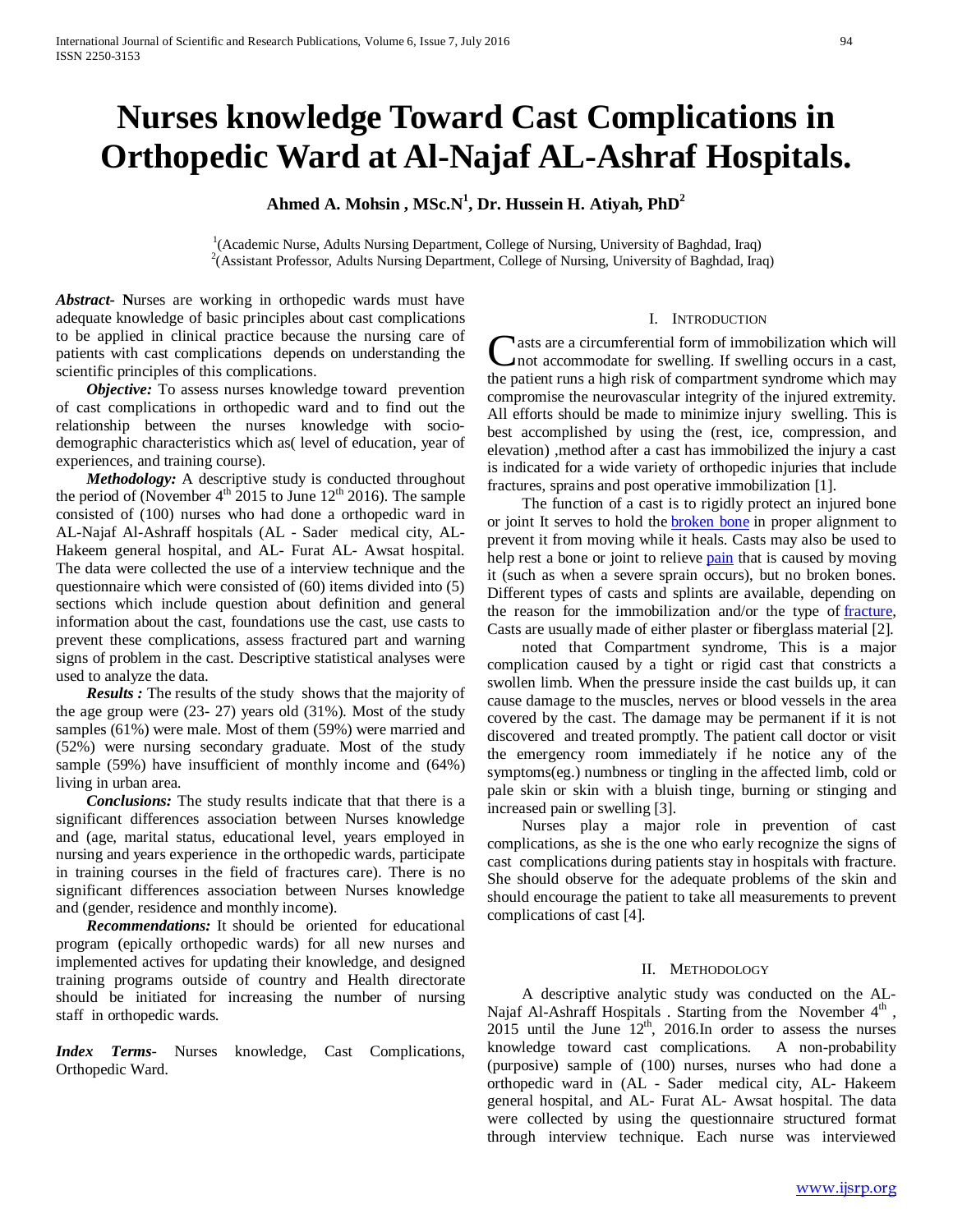personally by the researcher. The data collection process started in January  $26<sup>th</sup>$  2016 to the  $27<sup>th</sup>$  of March 2016. the questionnaires was constructed and composed of two parts **Part 1**: **demographic Characteristics**: consisted of (9) items which included: age, gender, , marital status, , level of education, Number of service years in nursing, Number of service years in the orthopedic wards, participate in training courses in the field of fracture care ,monthly income, and residence **Part II: nurses' knowledge toward cast complications:** 2.1: First section of the nurses knowledge part was comprised of (21) items**,** which included question about definition and general information about the cast. 2.2: This dimension was designed to assess the knowledge of nurses toward foundations use the cast consists of (15) items. 2.3: This dimension concerned with use casts to prevent cast complications. It consists of (9) item**.** 2.4: This dimension was designed to assess the knowledge of nurses toward assess fractured part. It consists of (6) items. 2.5: This dimension concerned with warning signs of problem in the cast. It consists of (9) items. reliability of the questionnaire and content validity was carried out through the 15 experts. Descriptive and inferential statistical analyses were used to analyze the data.

#### III. RESULTS

**Table (1) Distribution of demographic characteristics of (100) nurses.**

|         | graduate                        |                  |                |                                     |
|---------|---------------------------------|------------------|----------------|-------------------------------------|
| $4 - 3$ | <b>Diploma</b><br><b>Degree</b> | 40               | 40             | 100.0                               |
|         | Total                           | 100              | 100.0          |                                     |
| 5       | <b>Monthly</b><br>income        | <b>Frequency</b> | <b>Percent</b> | <b>Cumulative</b><br><b>Percent</b> |
| $5-1$   | <b>Sufficient</b>               | 5                | 5              | 5                                   |
| $5 - 2$ | <b>Parley</b><br>sufficient     | 36               | 36             | 41                                  |
| $5 - 3$ | <b>Insufficient</b>             | 59               | 59             | 100.0                               |
|         | Total                           | 100              | 100.0          |                                     |
| 6       | <b>Residence</b>                | <b>Frequency</b> | <b>Percent</b> | <b>Cumulative</b><br><b>Percent</b> |
| $6-1$   | rural area                      | 36               | 36             | 36                                  |
| $6 - 2$ | Urban                           | 64               | 64             | 100.0                               |
|         | Total                           | 100              | 100.0          |                                     |

 This table shows that the majority of the age group were (23- 27) years old (31%). Most of the study samples (61%) were male. Most of them (59%) were married and (52%) were nursing secondary graduate. Most of the study sample (59%) have insufficient of monthly income and (64%) living in urban area.

# **Table (2) Distribution of demographic characteristics of (100) nurses.**

| No.                     | <b>Variables</b>   |                         |                         |                   | 1                     | Years             | Frequency        | Percent        | <b>Cumulative</b>  |
|-------------------------|--------------------|-------------------------|-------------------------|-------------------|-----------------------|-------------------|------------------|----------------|--------------------|
|                         |                    |                         |                         | <b>Cumulative</b> |                       | in<br>employed    |                  |                | Percent            |
| $\mathbf{1}$            | Age                | <b>Frequency</b>        | Percent                 | Percent           |                       | nursing           |                  |                |                    |
| $1-1$                   | $23 - 27$          | 31                      | 31                      | 31                | $1 -$                 | $1 - 5$           | 48               | 48             | 48                 |
| $1-2$                   | 28-32              | 24                      | 24                      | 55                | 1                     |                   |                  |                |                    |
| $1-3$                   | $33 - 37$          | 27                      | 27                      | 82                | $1 -$<br>$\mathbf 2$  | $6 - 10$          | 21               | 21             | 69                 |
| $1-4$                   | 38-42              | 11                      | 11                      | 93                | $1-$                  | $11 - 15$         | 23               | 23             | 92                 |
| $1-5$                   | 43-47              | $\overline{\mathbf{5}}$ | $\overline{5}$          | 98                | $\mathbf{3}$          |                   |                  |                |                    |
| $1-6$                   | 48 and more        | $\overline{2}$          | $\overline{2}$          | 100.0             | $\overline{1}$        | $16 - 20$         | $\overline{2}$   | $\overline{2}$ | 94                 |
|                         | <b>Total</b>       | 100                     | 100.0                   |                   | 4                     |                   |                  |                |                    |
| $\mathbf{2}$            | <b>Gender</b>      |                         |                         | <b>Cumulative</b> | $1-$                  | 20 and more       | 6                | 6              | $\overline{100.0}$ |
|                         |                    | <b>Frequency</b>        | Percent                 | <b>Percent</b>    | 5                     |                   |                  |                |                    |
| $2 - 1$                 | <b>Female</b>      | 39                      | 39                      | 39                |                       | <b>Total</b>      | 100              | 100.0          |                    |
| $2 - 2$                 | <b>Male</b>        | 61                      | 61                      | 100.0             | $\mathbf{2}$          | Years'            | <b>Frequency</b> | Percent        | <b>Cumulative</b>  |
|                         | <b>Total</b>       | 100                     | 100.0                   |                   |                       | experience<br>in  |                  |                | <b>Percent</b>     |
| $\overline{\mathbf{3}}$ | <b>Marital</b>     |                         |                         | <b>Cumulative</b> |                       | the orthopedic    |                  |                |                    |
|                         |                    | <b>Frequency</b>        | Percent                 | <b>Percent</b>    |                       | wards             |                  |                |                    |
| $3-1$                   | <b>Single</b>      | 37                      | 37                      | 37                | $2-$                  | $1-5$             | 74               | 74             | 74                 |
| $3 - 2$                 | <b>Married</b>     | 59                      | 59                      | 96                | 1                     |                   |                  |                |                    |
| $3 - 3$                 | <b>Separated</b>   | $\overline{\mathbf{3}}$ | $\overline{\mathbf{3}}$ | 99                | $2 -$<br>$\mathbf{2}$ | $6 - 10$          | 20               | 20             | 94                 |
| $3-4$                   | <b>Divorced</b>    | $\mathbf{1}$            | 3                       | 100.0             | $2-$                  | $11-15$           | 5                | 5              | 99                 |
|                         | <b>Total</b>       | 100                     | 100.0                   |                   | 3                     |                   |                  |                |                    |
| $\overline{\mathbf{4}}$ | <b>Educational</b> |                         |                         | <b>Cumulative</b> | $2-$                  | 16 and more       | $\mathbf{1}$     | $\mathbf{1}$   | 100.0              |
|                         | level              | <b>Frequency</b>        | Percent                 | <b>Percent</b>    | 4                     |                   |                  |                |                    |
| $4-1$                   | <b>Bachelor</b>    |                         |                         | 8                 |                       | <b>Total</b>      | 100              | 100.0          |                    |
|                         | <b>Degree</b>      | 8                       | 8                       |                   | $\mathbf{3}$          | Participate<br>in | Frequency        | Percent        | <b>Cumulative</b>  |
| $4 - 2$                 | <b>Nursing</b>     |                         |                         | 60                |                       | training          |                  |                | Percent            |
|                         | secondary          | 52                      | 52                      |                   |                       | courses in the    |                  |                |                    |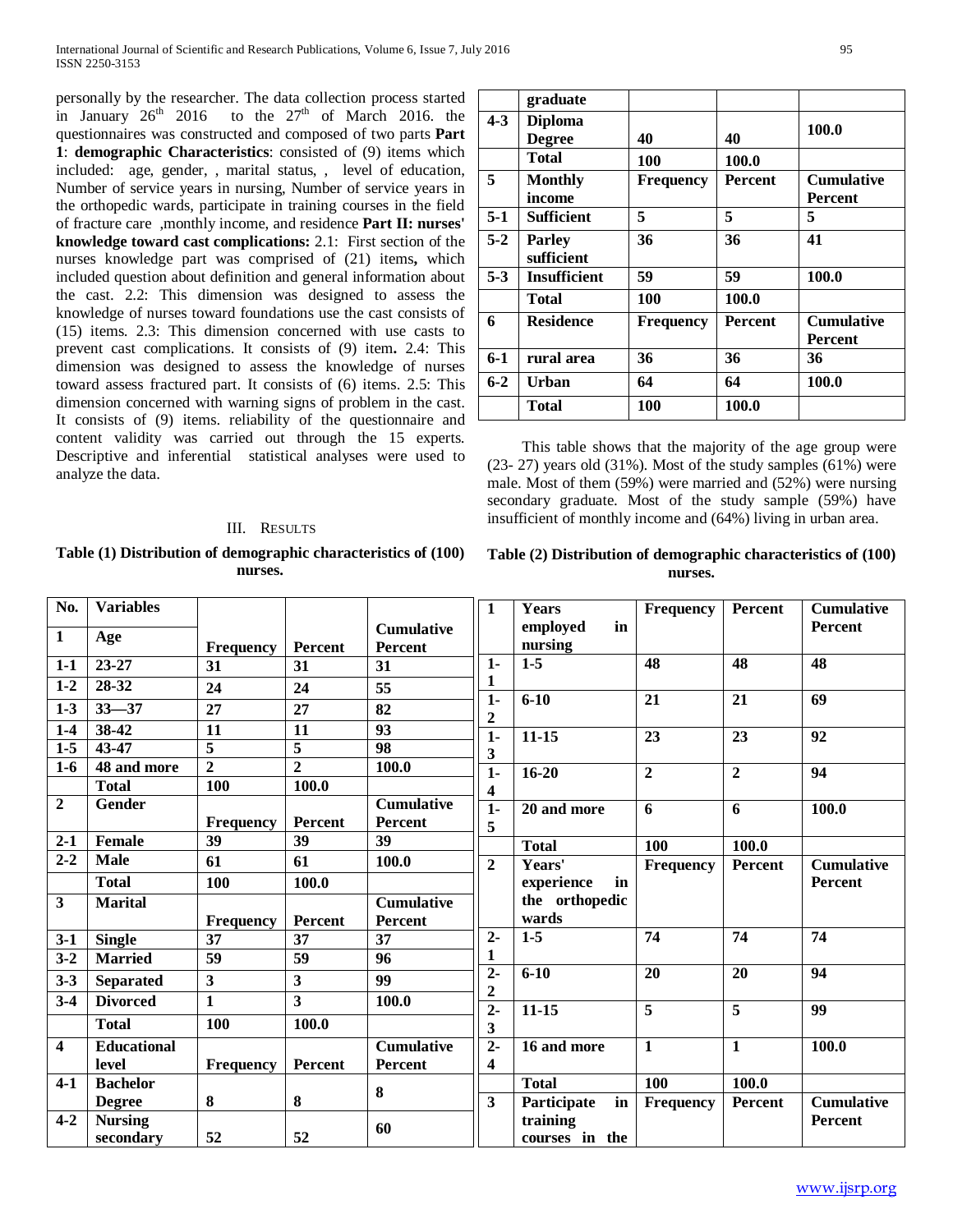|                  | field<br>of         |                  |                |                   |
|------------------|---------------------|------------------|----------------|-------------------|
|                  | fractures care      |                  |                |                   |
| $3-$             | Yes                 | 48               | 48             | 48                |
| 1                |                     |                  |                |                   |
| $3-$             | N <sub>0</sub>      | 52               | 52             | 100.0             |
| $\overline{2}$   |                     |                  |                |                   |
|                  | <b>Total</b>        | 100              | 100.0          |                   |
| 4                | <b>Number</b><br>of | <b>Frequency</b> | <b>Percent</b> | <b>Cumulative</b> |
|                  | courses             |                  |                | <b>Percent</b>    |
| $\overline{4}$   | 0                   | 52               | 52             | 52                |
| 1                |                     |                  |                |                   |
| $4-$             | One                 | 31               | 31             | 83                |
| $\boldsymbol{2}$ |                     |                  |                |                   |
| $4-$             | <b>Tow</b>          | 13               | 13             | 96                |
| 3                |                     |                  |                |                   |
| $4-$             | <b>Three</b>        | $\overline{2}$   | $\mathbf{2}$   | 98                |
| 4                |                     |                  |                |                   |
| $4-$             | four or more        | $\mathbf{2}$     | $\mathbf{2}$   | 100.0             |
| 5                |                     |                  |                |                   |
|                  | <b>Total</b>        | 100              | 100.0          |                   |
| 5                | Time period for     | <b>Frequency</b> | <b>Percent</b> | <b>Cumulative</b> |
|                  | each session        |                  |                | <b>Percent</b>    |

| $5-$                    | 0             | 52  | 52    | 52    |
|-------------------------|---------------|-----|-------|-------|
| $\mathbf{1}$            |               |     |       |       |
| $\overline{5}$          | Week          | 39  | 39    | 91    |
| $\overline{\mathbf{c}}$ |               |     |       |       |
| 5.                      | tow week      | 7   |       | 98    |
| 3                       |               |     |       |       |
| $\overline{5}$          | A month       |     |       | 99    |
| $\overline{\mathbf{4}}$ |               |     |       |       |
| $\overline{5}$          | More than one | -1  |       | 100.0 |
| 5                       | month         |     |       |       |
|                         | <b>Total</b>  | 100 | 100.0 |       |

 This table shows that the majority (48%) of the nurses years employed in nursing from (1-5) years. The study sample indicated that (74%) from nurses of years' experience in the orthopedic wards is (1-5) years. The study sample shows that (52%) form nurses were not participating in the sessions training in care of fractures. The study sample indicated that once training is the most (31%) and the period is one week (39%).

# **Table (3) Association between the dimensions of (Nurses knowledge) with demographic characteristics.**

| Age                   |                         | <b>Nurses knowledge</b>         |                             | <b>Total</b>            | $\chi^2$ obs. | $\overline{\mathbf{C}}$ .<br>S |  |
|-----------------------|-------------------------|---------------------------------|-----------------------------|-------------------------|---------------|--------------------------------|--|
|                       | Low<br>$\mathbf{F}$     | <b>Moderate</b><br>$\mathbf F$  | <b>High</b><br>F            |                         |               |                                |  |
| $23 - 27$             | $\overline{22}$         | $\overline{5}$                  | $\overline{\mathbf{4}}$     | 31                      | 27.282        | $\overline{\mathbf{s}}$        |  |
| 28-32                 | $\overline{9}$          | 8                               | $\overline{7}$              | 24                      |               |                                |  |
| $33 - 37$             | 10                      | $\overline{12}$                 | $\overline{5}$              | $\overline{27}$         |               |                                |  |
| $38-42$               | $\overline{2}$          | $\mathbf{1}$                    | 8                           | $\overline{11}$         |               |                                |  |
| 43-47                 | $\mathbf{1}$            | $\overline{2}$                  | $\overline{2}$              | $\overline{\mathbf{5}}$ |               |                                |  |
| 48 and more           | $\bf{0}$                | $\mathbf{1}$                    | $\mathbf{1}$                | $\overline{2}$          |               |                                |  |
| <b>Total</b>          | 44                      | 29                              | 27                          | 100                     |               |                                |  |
| $Df=10$               |                         | $χ²$ crit.=18.31                |                             | $P \leq 0.05$           |               |                                |  |
| <b>Gender</b>         |                         | <b>Nurses knowledge</b>         |                             | <b>Total</b>            | $\chi^2$ obs. | C.S                            |  |
|                       | Low<br>$\mathbf{F}$     | <b>Moderate</b><br>$\mathbf{F}$ | High<br>$\mathbf F$         |                         |               |                                |  |
| <b>Female</b>         | 22                      | $\boldsymbol{9}$                | 8                           | 39                      | 4.008         | N.S                            |  |
| <b>Male</b>           | 22                      | 20                              | 19                          | 61                      |               |                                |  |
| <b>Total</b>          | 44                      | 29                              | 27                          | 100                     |               |                                |  |
| $Df=2$                |                         | $\gamma^2$ crit.=5.99           |                             | $P \leq 0.05$           |               |                                |  |
|                       | <b>Nurses knowledge</b> |                                 |                             | <b>Total</b>            | $\chi^2$ obs. | C.S                            |  |
| <b>Marital status</b> | Low<br>$\mathbf{F}$     | <b>Moderate</b><br>$\mathbf{F}$ | <b>High</b><br>$\mathbf{F}$ |                         |               |                                |  |
| <b>Single</b>         | 24                      | 8                               | 5                           | 37                      | 15.274        | $\overline{\mathbf{s}}$        |  |
| <b>Married</b>        | 18                      | 20                              | 21                          | 59                      |               |                                |  |
| <b>Separated</b>      | $\overline{2}$          | $\mathbf{1}$                    | $\bf{0}$                    | $\overline{\mathbf{3}}$ |               |                                |  |
| <b>Divorced</b>       | $\overline{\mathbf{0}}$ | $\bf{0}$                        | $\mathbf{1}$                | $\mathbf{1}$            |               |                                |  |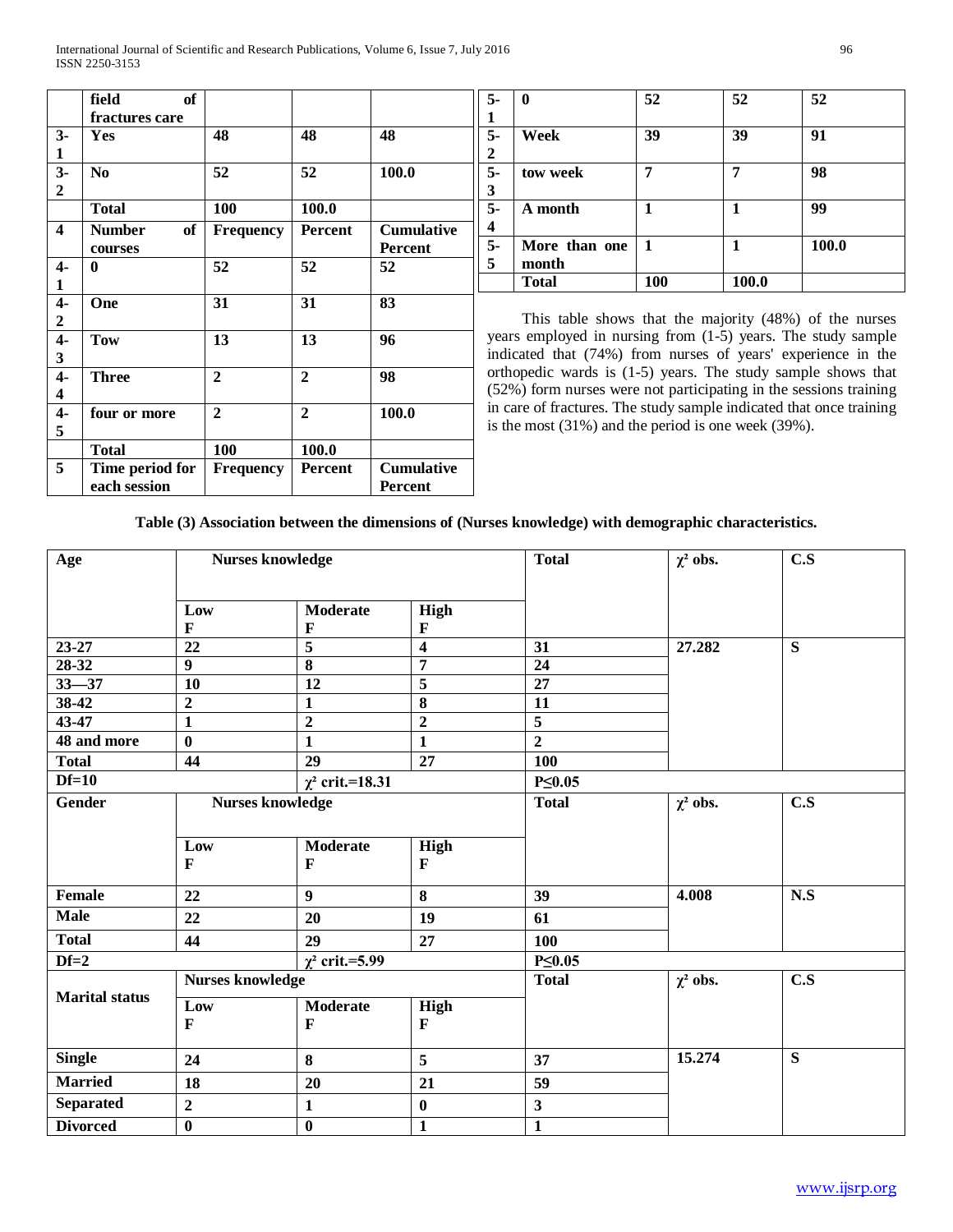| <b>Total</b> | 44 | 20<br><u>ы.</u>               | $\bigcap$<br>- - | 100          |  |
|--------------|----|-------------------------------|------------------|--------------|--|
| $Df=6$       |    | $\cdot$ crit.=12.59<br>$\sim$ |                  | $P\leq 0.05$ |  |

| <b>Educational</b>                |                         | <b>Nurses knowledge</b>  |                 |                            |                      | <b>Total</b>     | $\chi^2$ obs.    | $\overline{\text{C.S}}$ |
|-----------------------------------|-------------------------|--------------------------|-----------------|----------------------------|----------------------|------------------|------------------|-------------------------|
| Level                             |                         |                          |                 |                            |                      |                  |                  |                         |
|                                   |                         | Low<br>f                 | Moderate<br>F   |                            | High<br>$\mathbf{F}$ |                  |                  |                         |
| <b>Bachelor</b>                   | $\bf{0}$                | $\overline{\mathbf{4}}$  |                 | $\overline{\mathbf{4}}$    | 8                    | 21.647           | $\overline{H.S}$ |                         |
| <b>Nursing secondary graduate</b> |                         | 31                       | 16              |                            | $\overline{5}$       | 52               |                  |                         |
| <b>Diploma</b>                    |                         | 13                       | $\overline{9}$  |                            | 18                   | 40               |                  |                         |
| <b>Total</b>                      |                         | $\overline{44}$          | $\overline{29}$ |                            | 27                   | 100              |                  |                         |
| $Df=4$                            |                         |                          |                 | $\chi^2$ crit.=9.49        |                      | $P \leq 0.05$    |                  |                         |
| <b>Years</b><br>employed          |                         | <b>Nurses knowledge</b>  |                 |                            |                      | <b>Total</b>     | $\chi^2$ obs.    | C.S                     |
| in nursing                        |                         |                          |                 |                            |                      |                  |                  |                         |
|                                   | Low<br>F                | Moderate<br>$\mathbf{F}$ |                 | High<br>$\mathbf F$        |                      |                  |                  |                         |
|                                   |                         |                          |                 |                            |                      |                  |                  |                         |
| $1-5$                             | 33                      | 9                        |                 | 6                          |                      | 48               | 24.815           | S                       |
| $6 - 10$                          | 6                       | $\overline{7}$           |                 | 8                          |                      | $\overline{21}$  |                  |                         |
| $11 - 15$                         | $\overline{\mathbf{4}}$ | 10                       |                 | $\boldsymbol{9}$           |                      | $\overline{23}$  |                  |                         |
| $16 - 20$                         | $\bf{0}$                | $\mathbf{1}$             |                 | $\mathbf{1}$               |                      | $\boldsymbol{2}$ |                  |                         |
| 20 and more                       | 1                       | $\overline{2}$           |                 | $\overline{\mathbf{3}}$    |                      | 6                |                  |                         |
| <b>Total</b>                      | 44                      | $\overline{29}$          |                 | $\overline{27}$            |                      | 100              |                  |                         |
| $Df=8$                            | $χ²$ crit.=15.51        |                          |                 | $P \leq 0.05$              |                      |                  |                  |                         |
| Years' experience                 |                         | <b>Nurses knowledge</b>  |                 |                            | <b>Total</b>         | $\chi^2$ obs.    | C.S              |                         |
| in the orthopedic                 |                         |                          |                 |                            |                      |                  |                  |                         |
| wards                             | Low                     | Moderate                 |                 | High                       |                      |                  |                  |                         |
|                                   | f                       | F                        |                 | $\mathbf F$                |                      |                  |                  |                         |
| $1-5$                             | 42                      | $\overline{19}$          |                 | 13                         |                      | 74               | 23.641           | $\overline{\mathbf{S}}$ |
| $6 - 10$                          | $\boldsymbol{2}$        | $\overline{7}$           |                 | $\overline{11}$            |                      | $\overline{20}$  |                  |                         |
| $11 - 15$                         | $\bf{0}$                | $\overline{2}$           |                 | $\overline{\mathbf{3}}$    |                      | $\overline{5}$   |                  |                         |
| 16 and more                       | $\boldsymbol{0}$        | $\mathbf{1}$             |                 | $\overline{\mathbf{0}}$    |                      | $\mathbf{1}$     |                  |                         |
| <b>Total</b>                      | 44                      | $\overline{29}$          |                 | $\overline{27}$            |                      | 100              |                  |                         |
| $Df=6$                            |                         | $\chi^2$ crit.=12.59     |                 |                            |                      | $P \leq 0.05$    |                  |                         |
|                                   |                         | <b>Nurses knowledge</b>  |                 |                            | <b>Total</b>         | $\chi^2$ obs.    | C.S              |                         |
|                                   |                         |                          |                 |                            |                      |                  |                  |                         |
| <b>Residence</b>                  | Low<br>F                | Moderate<br>$\mathbf F$  |                 | <b>High</b><br>$\mathbf F$ |                      |                  |                  |                         |
| rural area                        | 14                      | 13                       |                 | $\overline{9}$             |                      | 36               | 1.398            | N.S                     |
| <b>Urban</b>                      | 30                      | 16                       |                 | 18                         |                      | 64               |                  |                         |
| <b>Total</b>                      | 44                      | 29                       |                 | 27                         |                      | 100              |                  |                         |
| $Df=2$                            |                         |                          |                 |                            |                      |                  |                  |                         |
|                                   |                         | $\chi^2$ crit.=5.99      |                 |                            | $P \leq 0.05$        |                  |                  |                         |
| Participate                       |                         | <b>Nurses knowledge</b>  |                 |                            |                      | <b>Total</b>     | $\chi^2$ obs.    | C.S                     |
| training<br>in                    |                         |                          |                 |                            |                      |                  |                  |                         |
| in<br>the<br>courses              | Low                     | <b>Moderate</b>          | High            |                            |                      |                  |                  |                         |
| field of fractures                | f                       | $\mathbf{F}$             |                 | $\mathbf F$                |                      |                  |                  |                         |
| care                              |                         |                          |                 |                            |                      |                  |                  |                         |
| Yes                               | 4                       | 21                       |                 | 23                         |                      | 48               | 48.57            | H.S                     |
| $\bf No$                          | 40                      | $\bf 8$                  |                 | $\overline{\mathbf{4}}$    |                      | 52               |                  |                         |
| <b>Total</b>                      | 44                      | $\overline{29}$          |                 | $\bf 27$                   |                      | 100              |                  |                         |
| $Df=2$                            |                         | $\chi^2$ crit.=5.99      |                 |                            | $P \leq 0.05$        |                  |                  |                         |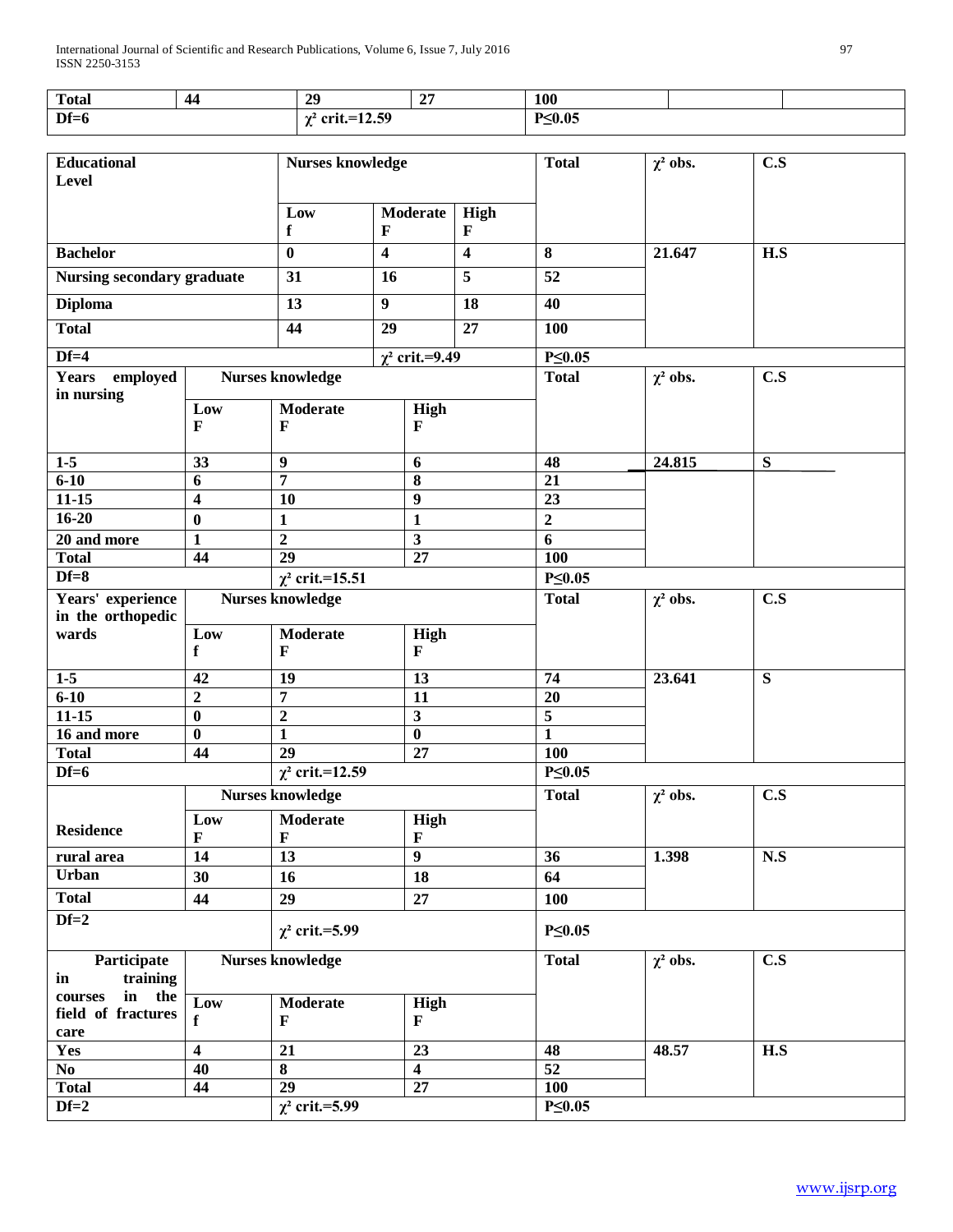| <b>Monthly income</b>    |     | <b>Nurses knowledge</b> |           | <b>Total</b> | $\chi^2$ obs. | C.S |  |
|--------------------------|-----|-------------------------|-----------|--------------|---------------|-----|--|
|                          | Low | Moderate<br>$\mathbf F$ | High<br>F |              |               |     |  |
| <b>Sufficient</b>        |     | 3                       |           | 5            | 7.731         | N.S |  |
| <b>Parley sufficient</b> | 11  | 12                      | 13        | 36           |               |     |  |
| <b>Insufficient</b>      | 32  | 14                      | 13        | 59           |               |     |  |
| <b>Total</b>             | 44  | 29                      | 27        | <b>100</b>   |               |     |  |
| $Df=4$                   |     | $\chi^2$ crit.=9.49     |           |              |               |     |  |

 This table shows that there is a significant differences association between Nurses knowledge and (age, marital status, educational level, years employed in nursing and years' experience in the orthopedic wards, participate in training courses in the field of fractures care). There is no significant differences association between Nurses knowledge and (gender, residence and monthly income).

**Table (4) correlation coefficient between (level of education, age, gender, martials status, years employed in nursing and years' experience in the orthopedic wards, monthly income) with ( age, gender, marital status, years employed in nursing and years' experience in the orthopedic wards).**

|                                                       | of<br><b>Level</b><br>education | Age       | Gender       | <b>Marital</b><br><b>Status</b> | years<br>in<br>employed<br>nursing | years' experience in<br>the orthopedic wards | <b>Monthly</b><br>income |
|-------------------------------------------------------|---------------------------------|-----------|--------------|---------------------------------|------------------------------------|----------------------------------------------|--------------------------|
| of<br><b>Level</b><br>education                       | $\mathbf{1}$                    |           |              |                                 |                                    |                                              |                          |
| Age                                                   | $.267***$                       | 1         |              |                                 |                                    |                                              |                          |
| Gender                                                | .116                            | $.225*$   | $\mathbf{1}$ |                                 |                                    |                                              |                          |
| <b>Marital</b><br><b>Status</b>                       | .179                            | $.322**$  | .160         | $\mathbf{1}$                    |                                    |                                              |                          |
| years<br>employed<br>in<br>nursing                    | $.254*$                         | $.751***$ | $.299***$    | $.388^{**}$                     | $\mathbf{1}$                       |                                              |                          |
| years'<br>experience<br>in<br>the orthopedic<br>wards | $.275***$                       | $.489**$  | .129         | $.212*$                         | $.534**$                           | 1                                            |                          |
| <b>Monthly</b><br>income                              | .103                            | $-.161-$  | .072         | $-.034-$                        | $-.255$ <sup>*</sup>               | $-.187-$                                     | 1                        |
| <b>Nurses</b><br>knowledge                            | .070                            | $.339***$ | .148         | $.243*$                         | $.351**$                           | $.404**$                                     | $-.214$ <sup>*</sup>     |

 This table shows that there is strong positive relationship between years employed in nursing with years' experience in the orthopedic wards  $(.534^{**})$  and there is moderate positive relationship between nurses knowledge with [age  $(.339^{**})$ , marital status  $(.243^*)$ , years employed in nursing  $(.351^{**})$ , years' experience in the orthopedic wards  $(.404^{**})$ ] and there is moderate negative relationship between nurses knowledge with monthly income (-.214<sup>\*</sup>). There is weak positive relationship between nurses knowledge with gender (**.148)**. There is no relationship between nurses knowledge with level of education (**.070)**.

#### IV. DISCUSSION

# **Part I: Discussion of the sample demographic characteristics (table 1,2).**

• **Age:**

 Through(table1) the data analysis distribution of demographic characteristics, the study revealed that most of the nurses(31%)at age group(23-27) years of old , that present most of them young age group. This result agree the Al-Aboudy which stated that the highest percentage (30%) of nurses are at (25-29) age group[5]. Also Sathiyaet study shows that the highest rate of the nurses  $(53%)$  were in the age group of  $(21-30)$ years old[6]. In addition El Enein study reflect that the mean age of the study subjects was  $25.3 \pm 8.2$  and the highest percentage of nurses aged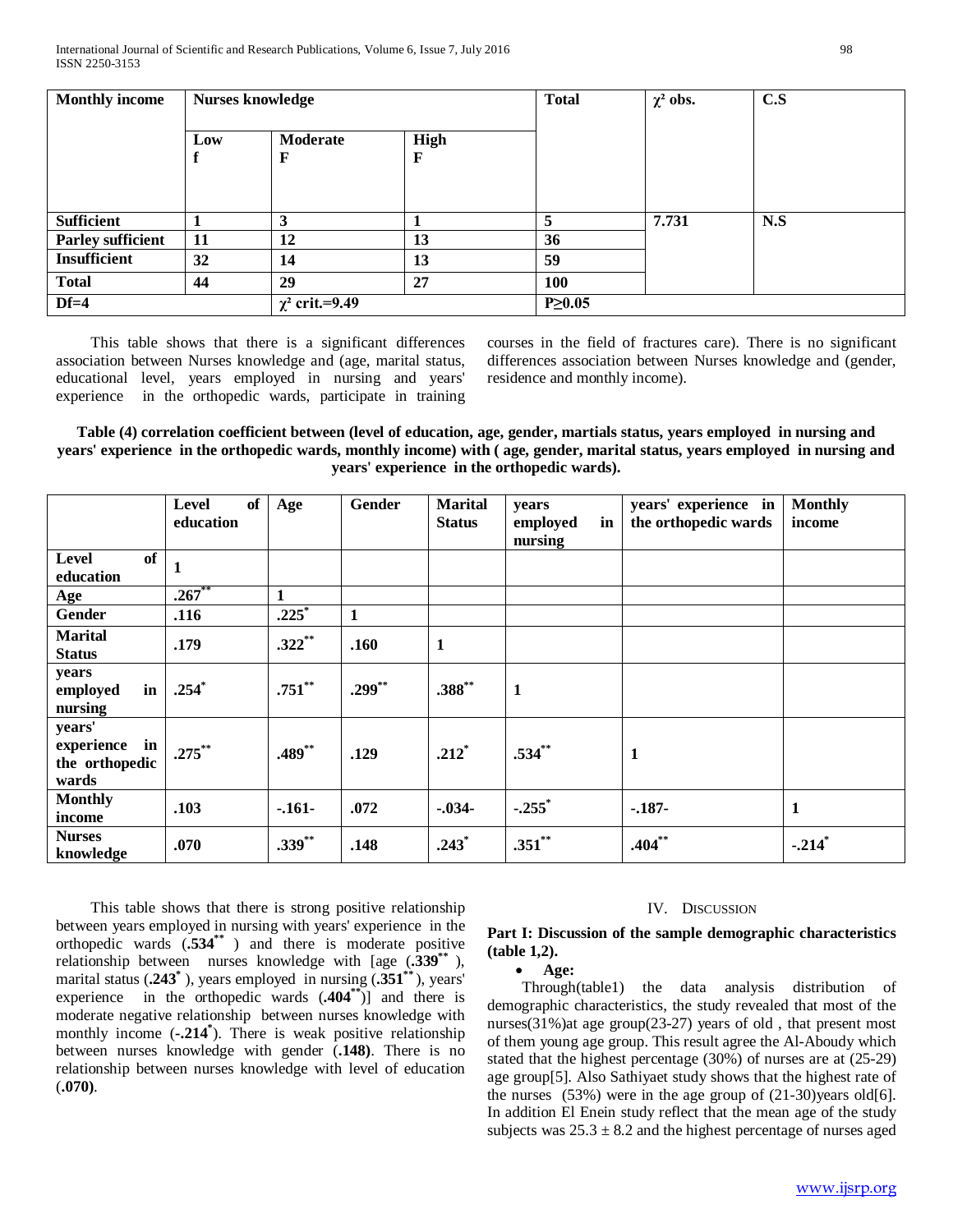between 18 years to less than 25 years accounted for 55% of the total sample and this is with agreement with present study result[7]. Another study conducted by Mohamed argue that 75% of nurses included in the sample were less than 30 years of age[8].

## • **Gender:**

 The present study revealed that the majority of nurses (61%) were male .This means that Men were more than women. Sathiya study results concerning gender indicates that (83%) of the study sample were male and (17%) were female and this result share the present study finding[6]. In addition the Al-Barwari study results shows that (55%) of the nurses were male in Duhok and (55%) in Erbil[9], also Bader study findings indicates that the majority of the study sample (61.5%) was male and the remaining was female and all of these study results are in agreement with this study findings[10].

## • **Marital status:**

 The current study revealed that the majority of nurses (59%) were married. In Haleema and Thair [11] study and in regard to the subject marital status, the majority of the sample were married and they accounted for (76.9%) of the whole sample and Islam [12] study finds that all of the study sample were married finally Sathiya study view that 75% of the involved nurses were also married. The previous mentioned study results support the current study finding and are in agreement with it[6].

## • **Residence:**

 The present study shows that (64%) of the nurses living urban area and this result is in agreement with HadiAtiyah and Haithemthat indicates the majority of nurses(93%) living urban area[13].

#### • **Monthly income:**

 The present study revealed that the majority of nurses have insufficient (59%) monthly income. This result agree HadiAtiyah and Haithem, (2015|) which stated that the highest percentage (49%) of nurses are insufficient monthly income[13].

# • **Educational levels:**

 The study revealed that (52%) off the included nurses were Nursing secondary graduate and this result is in agreement with Sathiya that indicates the majority of nurses (37%) were secondary graduated[6]. Al-Barwari study findings share the same result with the previous study and shows that 80% of the study subjects were secondary nursing graduated[9].

# • **Years employed in nursing:**

 This current study shows that the majority (48%) of the nurses years employed in nursing from (1-5) years. Turner study reveals that (81%) had more than one year of experience[14], which supports the current study result. Also El Enein finds that the highest percentage of nurses had 1 to 5 years of experience (52.5%) this finding is in agreement with the present study results[7].

# • **Years' experience in the orthopedic wards:**

 The study sample indicated that (74%) from nurses have (1- 5) years of experience in the orthopedic wards. Samira and Rajaa,(2005) which conducts her study in Baghdad finds that (54%) of the nurses had (1-5) years of experience in orthopedic wards. Also Al-Barwari study results indicated that (65%) from nurses have 1-5 years of experience in the orthopedic in duhok and (55%) in arbil[9]. While in Bader Study results indicates that (53.8 %) of the study sample having 1-5 years of experience

in orthopedic wards[10]. finally Mohamed study results views that The (75%) of participants were experience within 1-10 years in the orthopedic wards. The results of previous mentioned studies are in agreement with the present study finding regarding years of experience in orthopedic wards[8].

# • **Participate in training courses in the field of fractures care:**

 The present study shows that (52%) of nurses were not participating in the training sessions concerning care of fractures. Samira and Rajaa study finding agree this result through that (82%) of the involved nurses had no training courses in orthopedic[15]. In other study Al-Barwari shows that (95%) of nurses were not participating in the training sessions related to care of fractures in Duhok and (75%) in arbil[9]. Also in El Enein study results 97.5% had no training sessions towards fracture care and this result accompany the Islam study result that indicates 98.9% of the study sample does not participating in any training sessions, and all of these study results support the current study findings.[7,12].

# **Part V11: dimensions of Nurses knowledge with demographic characteristics**

 The study revealed that there is shows that there is a significant differences association between nurses knowledge and (age, marital status, educational level, years employed in nursing and years experience in the orthopedic wards, participate in training courses in the field of fractures care). There is no significant differences association between nurses knowledge and (gender, residence and monthly income),(table 8). This results supported by Samira and Rajaa study, shows in their study that was significant relationship between their knowledge and education level only, but that there was no significant between nurses knowledge and, years of employment, years of experience and training courses[15]. Al-Barodey a study revealed that many authorities in education emphasized that the level of education had positive effect on the quality and quantity of knowledge and practices[16]. Al-Aboudy mentioned in his study that the nurses in orthopedic ward must take in services education to motivate them and increasing their knowledge regarding nursing management of the orthopedic ward[10].

**Part V111: correlation coefficient between (level of education, age, gender, martial's status, years employed in nursing and years experience in the orthopedic wards, monthly income) with ( age, gender, marital status, years employed in nursing and years experience in the orthopedic wards).**

 The findings of the study sample show that there is strong positive relationship between years employed in nursing with years experience in the orthopedic wards and there is moderate positive relationship between nurses knowledge with [age , marital status , years employed in nursing , years experience in the orthopedic wards] and there is moderate negative relationship between nurses knowledge with monthly income. There is weak positive relationship between nurses knowledge with gender. There is no relationship between nurses knowledge with level of education (table 9). This results supported by Al-Barwaria study indicated that no significant differences between nurses knowledge with level of education and in orthopedic units[9]. In addition HadiAtiyah and Haithem shows that there is moderate positive relationship between nurses' knowledge with gender,